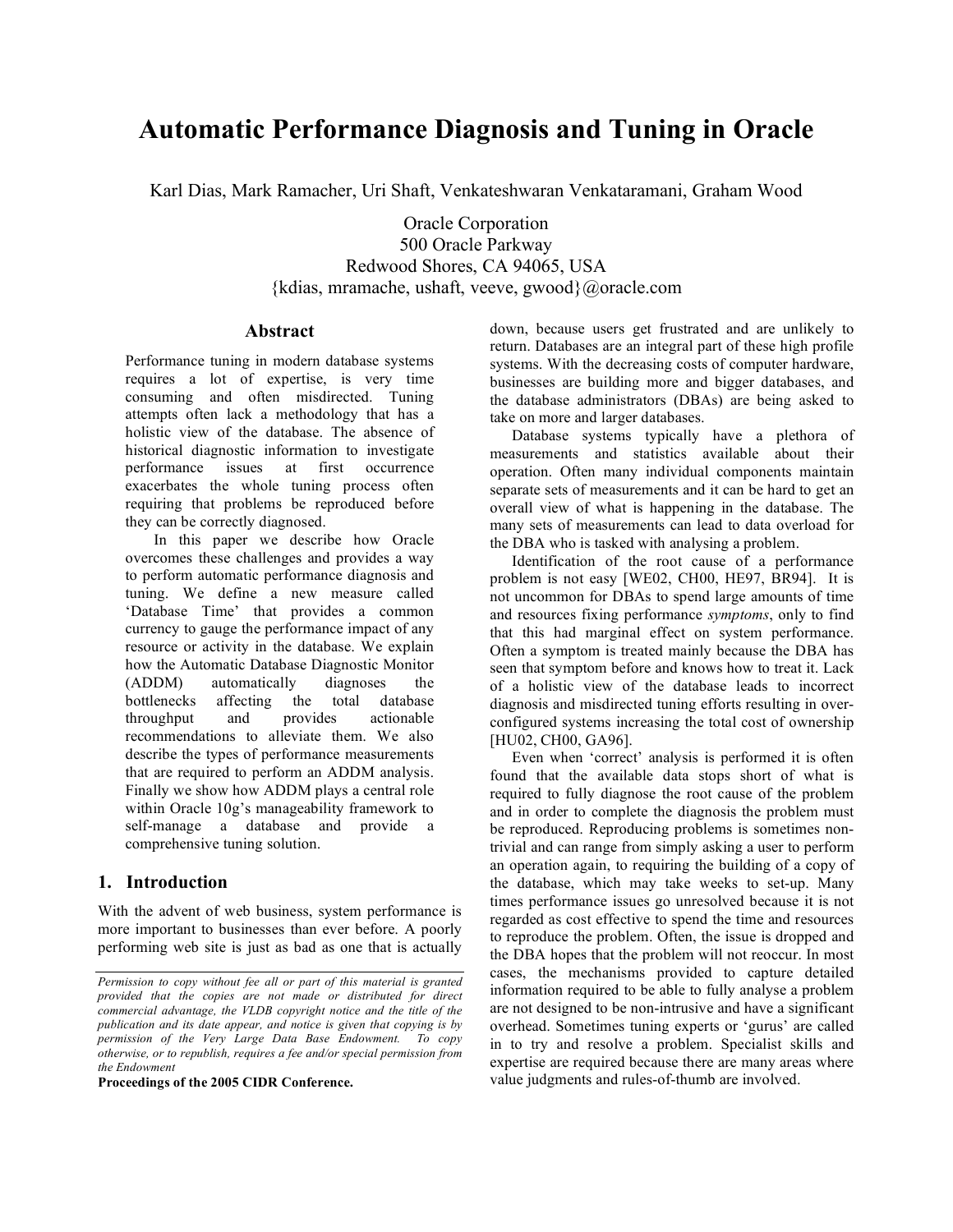One of the things that makes performance tuning difficult is that the performance of different components of the database is often measured using unrelated metrics like buffer hit-ratio, transactions per second and average I/O latency. Such unrelated metrics make it infeasible to weigh the performance impact of one component of the database with the impact of others components. Tuning actions that are solely based on such metrics have a tendency either to make the DBAs believe that the database needs excessive hardware or to make just one component of the database perform better with negligible effect on the total database throughput.

Keeping these limitations in mind, we built the Automatic Database Diagnostic Monitor (ADDM) in Oracle 10g. ADDM automates the entire process of diagnosing performance issues and suggests relevant tuning recommendations with the primary objective of maximizing the total database throughput.

Modern database systems have complicated interactions between their sub-components and have the ability to work with a variety of applications. This results in a very large list of potential performance issues such automatic diagnosis solutions could identify. Also, as new database technologies and applications are invented and older ones are obsoleted, it is pivotal that automatic diagnostic and tuning solutions can easily be adapted to accommodate such changes.

The objectives of an automatic performance diagnosis and tuning solution can be summarized as follows:

- Should posses a holistic view of the database and understand the interactions between various database components.
- Should be capable of distinguishing symptoms from the actual root-cause of performance bottlenecks.
- Should provide mechanisms to diagnose performance issues on their first occurrence.
- Should easily keep up with changing technologies.

The remainder of the paper is organized as follows: We discuss related work in both academic research and commercially available databases in Section 2. We define a new measure, Database Time, and describe in detail our methodology to solve this problem in Section 3. We discuss the various measurements that were required to implement our solution in Section 4. We extend our definition of Database Time to other models in Section 5 and explain how ADDM plays a central role in Oracle 10g's self-managing framework in Section 6. We present the experiments we used to validate our implementation and their results in Section 7. Finally, we summarize our conclusions in Section 8.

# **2. Related Work**

The COMFORT project used an online feedback control loop to solve individual tuning issues like load control for locking, dynamic data placement among others [WE02, WE94]. Automated tuning systems have been proposed [HE97] that employ a feedback control mechanism layered on top of a target system. A different school of thought suggests that current database systems have too many features, unpredictable performance and very low "gain/pain ratio", and RISC-type simplification of database functionality is crucial to achieve automatic tuning [WE02, CH00].

Oracle's previous solution for performance tuning was Statspack [ORP8, ORP9, ORSP]. Statspack is a tool that takes snapshots of database performance statistics and generates reports across a pair of snapshots. Though Statspack reports reduced the time it took for DBAs to diagnose performance issues [ORSP2], it still left the interpretation of the report and the actual root-cause identification to the DBAs. Oracle 9i has other selfoptimizing features like dynamic runtime query optimization [ORQ9], self-configuring features for space and memory management [DA02, ORM9, EL03]. Refer to Section 6 for a description of various Oracle 10g's manageability features like "SQL Tuning Advisor" and "Segment Advisor". IBM DB2 version 8.1 has features like "Health Center" for database monitoring and "Configuration Assistant" to assist DBAs in database configuration [IBP8, IBG8]. Similarly, SQL Server 2000 provides performance tools like "Index Tuning Wizard" and "SQL Query Analyzer" to help the DBA achieve individual performance goals and has monitoring tools like "System Monitor objects" [CH97, MSPD].

Commercially available databases have features to manage some of their sub-components automatically, mechanisms to actively monitor database performance, and tools that make it easier for the DBA to achieve some specific performance goals. However, none of them (until Oracle 10g) have a performance diagnosis and tuning solution that automatically identifies the root-causes affecting total database throughput.

# **3. Automatic Performance Diagnosis**

Performance of various components of the database are measured using different metrics. For example, the efficiency of the data-block buffer cache is expressed as a percentage in buffer hit-ratio; the I/O subsystem is measured using average read and write latencies; the database throughput is measured using transactions-persecond. However, using these metrics, finding the performance impact of a particular component over the total database throughput is extremely hard, if not infeasible. For example, determining by how much would transactions-per-second decrease if the average I/O latency becomes twice as long is not trivial.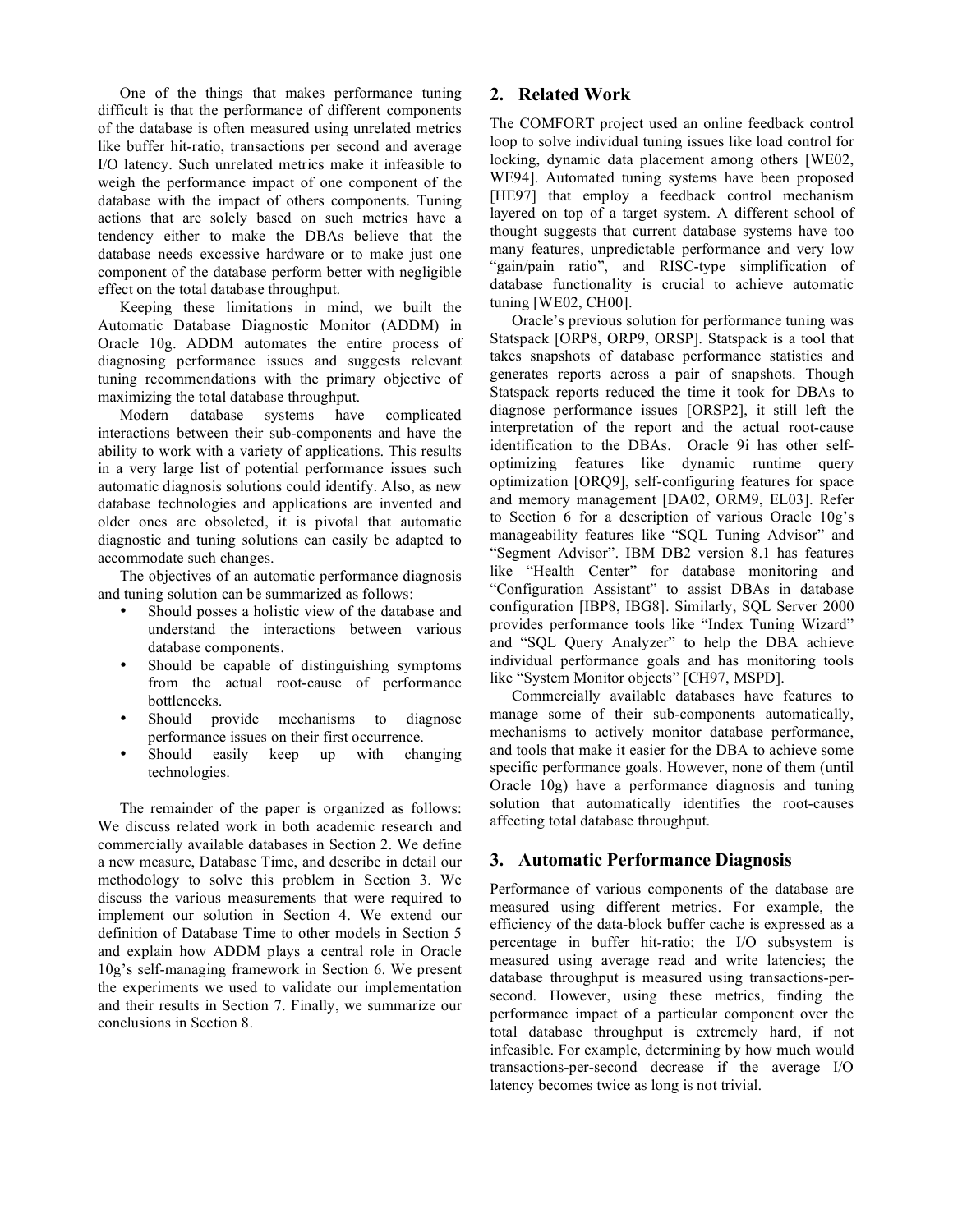

**Figure 1: Database time from a single user's perspective.**



Database time spent in processing user requests متحدثته

**Figure 2: Database time defined as the sum of the time spent in processing all user requests**

One of the first objectives of this project was to define a common currency that can be used to measure the performance impact of any component within the database. It then becomes possible to be able to compare the impact of any two database components. For example, one would then be able to compare the performance impact due to an under-sized data-block buffer cache with the performance impact due to a badly written SQL statement. For this purpose, we define a measure called 'Database Time' that would serve as a common currency.

## **3.1 Database Time**

Database time is defined as the sum of the time spent inside the database processing user requests. Figure 1 illustrates a simple scenario of a single user submitting a request. User's response time is the time interval between the instant the request is sent and the instant the response is received. The database time involved in that user request is only a portion of that user's response time that is spent inside the database.

Figure 2 illustrates database time as it is summed over multiple users and each user is performing a series of operations resulting in a series of requests to the database. It can be seen from Figure 2 that database time is directly proportional to the number and duration of user requests and can be higher or lower than the corresponding wallclock time.

Using database time as a measure, one should be able to gauge the performance impact of any entity of the database. For example, the performance impact of an under-sized buffer cache would be measured as the total database time spent in performing additional I/O requests that could have been avoided if the buffer cache was larger.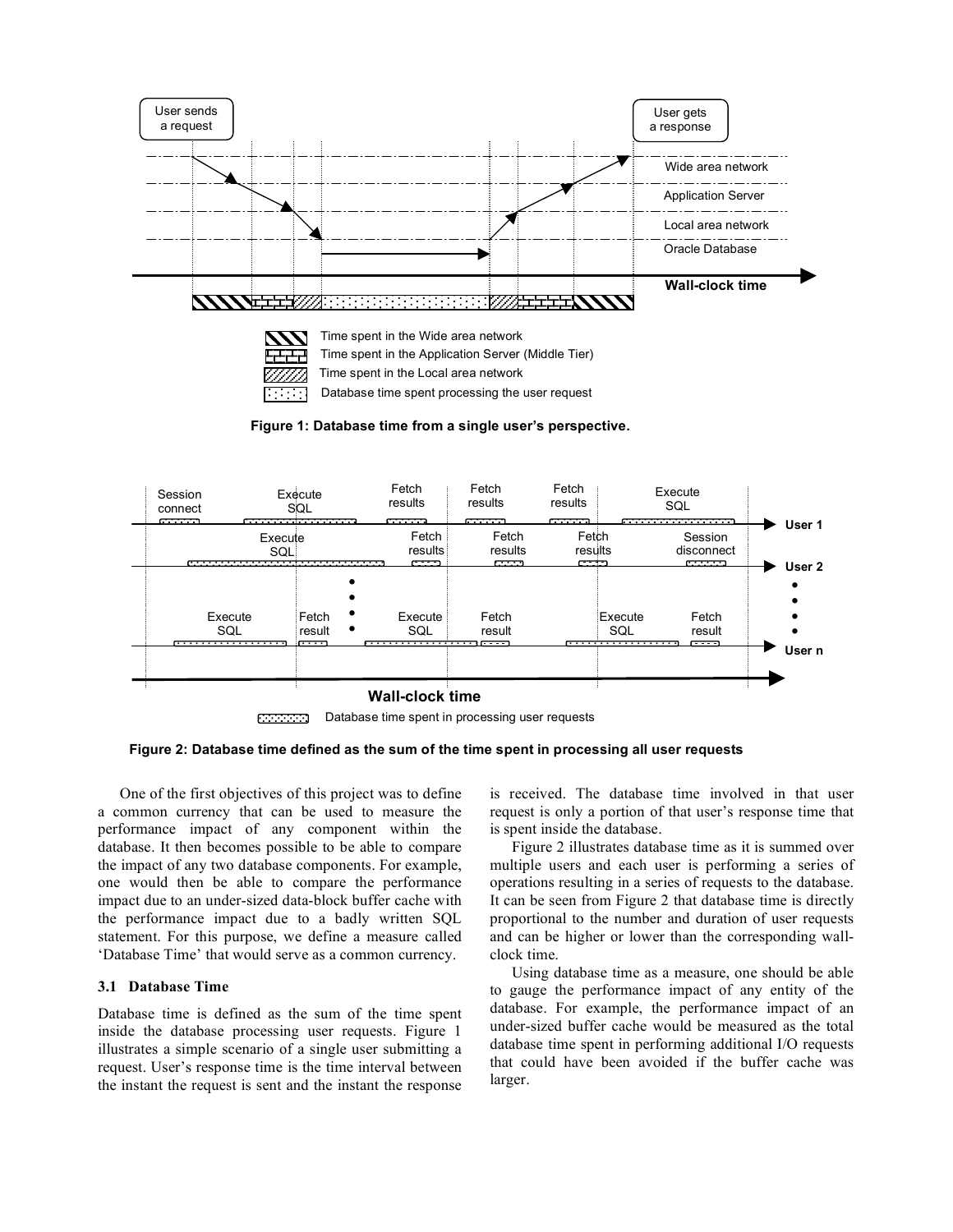

Terminal nodes that identify root causes

#### **Figure 3: Sample DBTime graph**

Database time is simply a measurement of the total amount of work done by the database (analogous to the SI unit 'Joule' used in Physics to measure energy or work done) and the rate at which the database time is consumed is the database load average which is analogous to the OS load average (measured as 'Database Time'/second this unit is analogous to the SI unit 'Watt' or 'Joules/second' used in Physics to measure power). The objective of ADDM is to reduce the amount of database time spent on a given workload, which is analogous to consuming less energy to perform the same task. Identifying the component contributing the most database time is equivalent to finding the single database component that when tuned will provide the greatest benefit. In other words, if we look for ways to process a given set of user requests while consuming the least amount of database time, we are simply looking for the most efficient way to accomplish the given task.

ADDM uses database time to identify database components that require investigation and also to quantify performance bottlenecks.

Database systems often have models or mechanisms, like background processes or parallel queries, in which the definition of the database time is more complex. In Section 5 we discuss database time definitions for these models.

#### **3.2 DBTime-graph and ADDM Methodology**

The first step in automatic performance tuning is to correctly identify the causes of performance problems. Only when the root-cause of the performance problem is correctly identified, it is possible to explore effective tuning recommendations to solve or alleviate the issue.

ADDM looks at the database time spent in two independent dimensions.

- The first dimension looks at the database time spent in various phases of processing user requests. This dimension includes categories like 'connecting to the database', 'optimizing SQL statements', and 'executing SQL statements'.
- The second dimension looks at the database time spent using or waiting for various database resources used in processing user requests. The database resources considered in this dimension include both hardware resources, like CPU and I/O devices, and software resources like database locks and application locks.

For a detailed analysis on how we actually measure the database time spent on various categories mentioned here refer to Section 4.

To perform automatic diagnosis, ADDM looks at the database time spent in each category under both these dimensions and drills down into the categories that had consumed significant database time. This twodimensional drill down process can be represented using a directed-acyclic-graph as shown in Figure 3, which we call the "DBTime-graph".

It should be noted that this DBTime-graph is not a decision tree for a rule-based diagnosis system, where a set of rules is organized in the form of a decision tree and tree is traversed either to find the goal given a particular set of data or to find the data given a particular goal [BE03]. The DBTime-graph has various properties that differentiates itself from rule-based decision trees:

- Each node in this graph looks at the amount of database time consumed by a particular database component or resource.
- All nodes in this graph are gauged with the same measure - database time.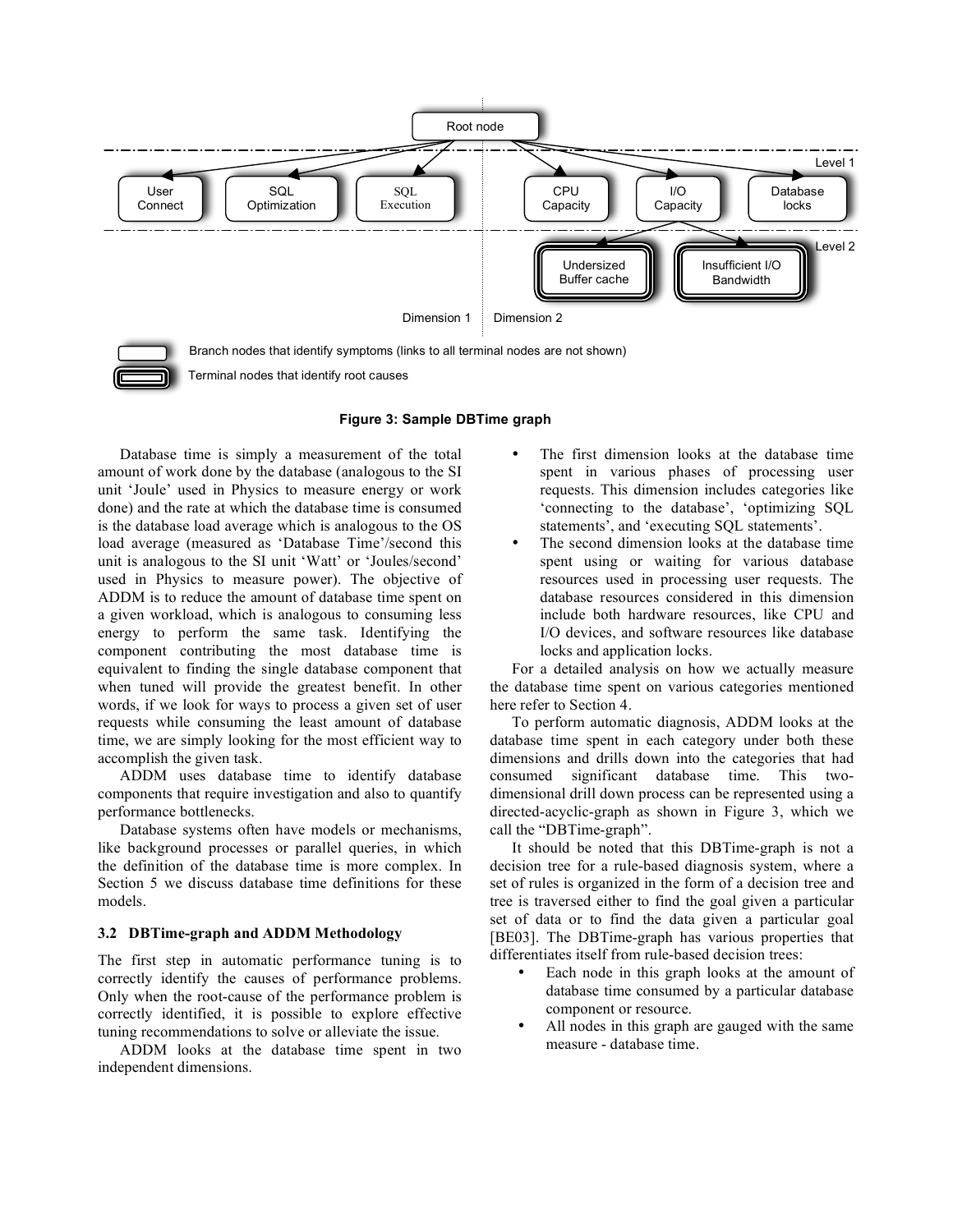- All the children of a particular node are unconditionally explored whenever the database time spent in that node is significant.
- Database time attributed to a particular node should be completely contained in the database time attributed to each of its parents.

Any node that complies with all the properties above can be added to the DBTime-graph making it easy to maintain with changing technologies, unlike the decision tree of a rule-based diagnosis system [BE03].

Performance problems often attribute database time across many categories in one dimension but not the other. For example, a database with insufficient CPU capacity will slow down all phases involved in processing user requests, which is ADDM's first dimension.

However, it would be evident from the second dimension that the top performance problem affecting the database is insufficient CPU capacity. This two dimensional view of looking where the database time is consumed gives ADDM a very good judgment in zooming in to the more significant performance issues.

ADDM explores this DBTime-graph starting at the root-node and exploring all the children of a node if the database time consumed by the component is significant. Branch nodes in this graph identify the performance impact of what is usually a symptom of some performance bottleneck. Whereas the terminal nodes identify particular root-causes that can explain all the symptoms that were significant along the path in which the terminal node was reached. For example, in Figure 3 the branch node "I/O Capacity" would measure database time spent in all I/O requests, which could be significant due to various bottlenecks. Whenever significant database time was spent in I/O requests all the children of the "I/O Capacity" node would be explored, which are the two terminal nodes in this example. The "Undersized Buffer Cache" node would look for a particular root-cause, which is to see if the data-block buffer cache was undersized causing excessive number of I/O requests. The "Insufficient I/O Bandwidth" node would look for hardware issues that could slow down all I/O requests.

Once a terminal node identifies a root-cause, it measures the impact of the root-cause in database time. It then explores ways that can solve or alleviate the problem identified. It uses the various measurements that are discussed in Section 4 to come up with actionable tuning recommendations. The nodes also estimate the maximum possible database time that could be saved by the suggested tuning recommendations, which need not necessarily be equal to the database time attributed to the root-cause.

In addition to identifying bottlenecks, ADDM also identifies key components that were not experiencing any performance bottlenecks. The idea is to prevent the DBA from tuning components that have marginal effect on the total database throughput.

It is interesting to note that ADDM need not traverse the entire DBTime-graph; it can prune the uninteresting sub-graphs. This can be achieved only because the DBTime-graph is constructed in a way that a node's database time is contained in the database time attributed to its parents. By pruning and not traversing uninteresting sub-graphs, which represent database components that are not consuming significant database time, the cost of an ADDM analysis depends only on the number of actual performance problems that were affecting the database. The cost of the analysis does not depend on the actual load on the database or the number of issues ADDM could potentially diagnose.

The DBTime-graph also makes it very easy for ADDM to adapt to new requirements to look for new root-causes for performance problems without affecting the cost of the analysis. Evidently, removing obsolete terminal nodes is also very simple to do.

At the end of the analysis ADDM reports the top rootcauses identified, ranked by the performance impact attributed with each root-cause along with the respective tuning recommendations.

## **4. Workload Measurements**

ADDM analysis can only be done if the appropriate data is available. In this section we discuss the performance data that a system should collect to enable an ADDM analysis. In this section we list the requirements imposed by ADDM and describe the types of data we collect for any analysis period. Refer to Section 6 for details about how the data is stored and used in practice.

#### **4.1 Data Collection Requirements**

Our first and most important requirement is that we collect all the data ADDM needs for each node in the DBTime-graph. ADDM needs data for the following operations:

- Quantifying the impact in database time of the database components under consideration.
- Finding recommendations for alleviating rootcause problems and estimating the potential benefit of a recommendation in database time.

Our second requirement is the "minimal intrusion principle"; it states that the act of collecting measurements for performance diagnostics should not cause a significant degradation in performance. Obviously, the notion of "significant" is subjective and is determined by business considerations—what kind of server overhead is acceptable for the customer to get the benefit of an ADDM analysis. Any measurement we take has an associated cost. At the very least we need to increment some counter or an in-memory variable. If we need exact timing, we might need to use an operating system call to get the current time. This cost might be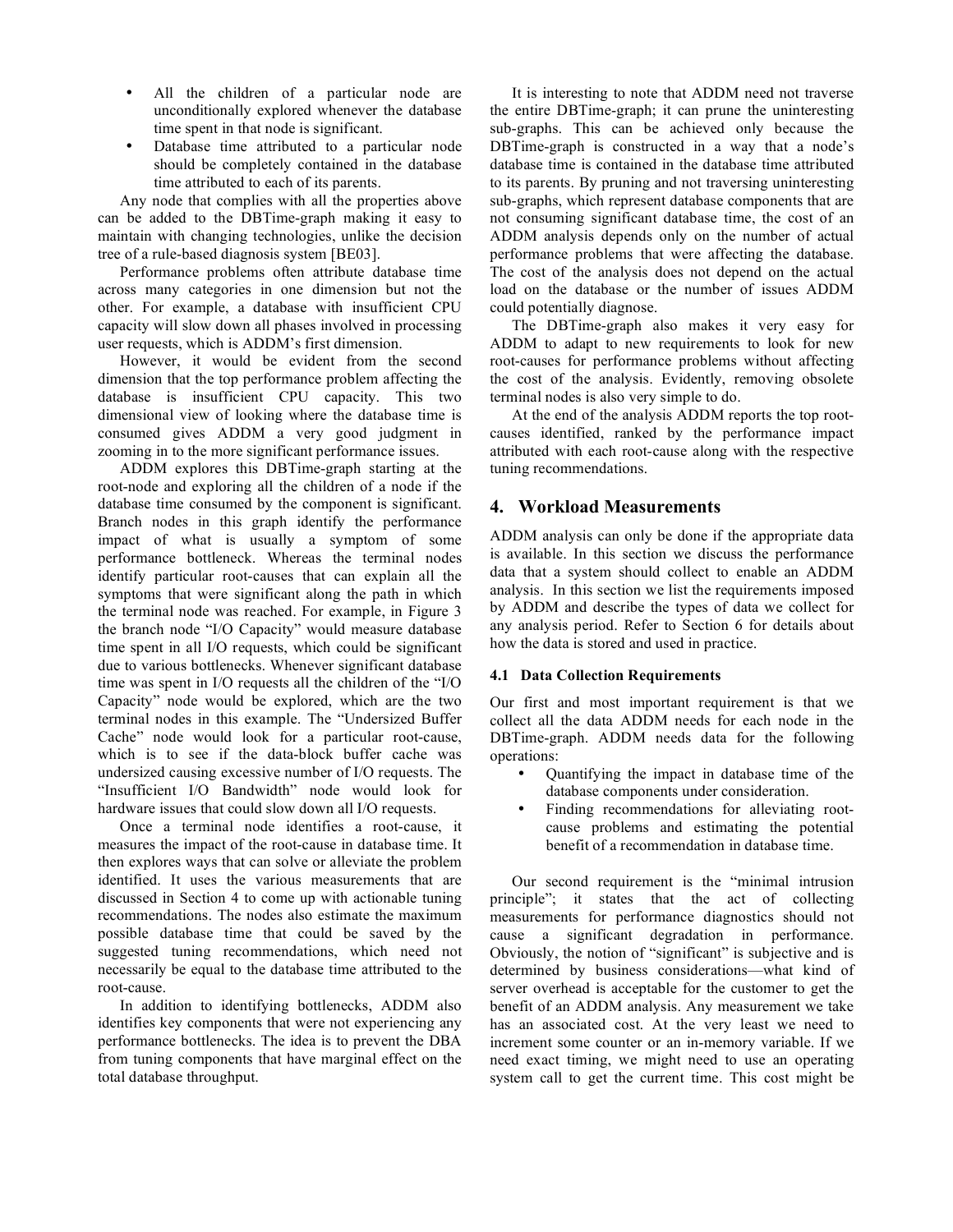

#### **Wall-clock time**

| <b>Sample</b><br><b>Number</b> | <b>User</b><br><b>Number</b> | Operation | <b>Details</b>                               |
|--------------------------------|------------------------------|-----------|----------------------------------------------|
|                                |                              | Connect   | Using CPU                                    |
| 2                              |                              | Execute   | Using CPU                                    |
| 2                              | $\mathcal{D}$                | Execute   | Waiting for read I/O of block 5 of Emp table |
|                                | n                            | Execute   | Waiting for lock on block 5 of Emp Table     |
| 4                              | C                            | Fetch     | Using CPU                                    |
| 4                              | n                            | Execute   | Waiting for CPU                              |

A single row in the Active Session History table shown below

#### **Figure 4: Active Session History Samples**

negligible in some cases, but could be prohibitive in others.

In sections 4.2 to 4.5 we describe the different types of data we collect for ADDM analysis. In all cases we describe both the purpose of the data and how it conforms to the minimal intrusion principle.

#### **4.2 Database Time Measurements**

The first priority in an ADDM analysis is to establish the main components that consume significant database time. The database server must be instrumented to measure the amount of database time spent in specific operations ADDM is interested in. This measurement is a cumulative non-decreasing function of time. ADDM analysis is always performed over a specific time interval called the "analysis period" (e.g., yesterday between 10am and 11am). ADDM finds how much time was spent on a specific operation by subtracting the measurement for the beginning of the analysis period from the measurement for the end of the analysis period.

We maintain measurements at various granularities so an ADDM analysis can go from the symptoms (e.g., commit operations consumed significant database time) to the root cause (e.g., write I/O to one of the log files was very slow—possibly a hardware issue). We need to maintain measurements at the coarse level—time spent in all commit operations. We also need the finer granularity—time spent in write I/O for each log file.

Direct measurements can only be done on database operations that usually take significant time to finish. If we try to measure the timing of numerous short operations we are likely to violate the minimal intrusion principle. The decision about which operations should be measured should be based on the cost of measurement (i.e., how much time it takes to start and end a timer) and the expected length and quantity of such operations. For example, measuring the total time spent in I/O operations is reasonable because I/O operations take many orders of magnitude more time than starting and ending a timer. On the other hand, measuring the time we spend in the critical section of a commonly used semaphore would be prohibitively expensive. Our solution to capture short duration operations is to use sampling. We use both frequency based sampling, where we sample one operation out of every *N* occurrences, and time based sampling which is discussed in detail in the next section.

#### **4.3 Active Session History**

ADDM often needs a detailed description of the workload to be able to find root-causes of problems and give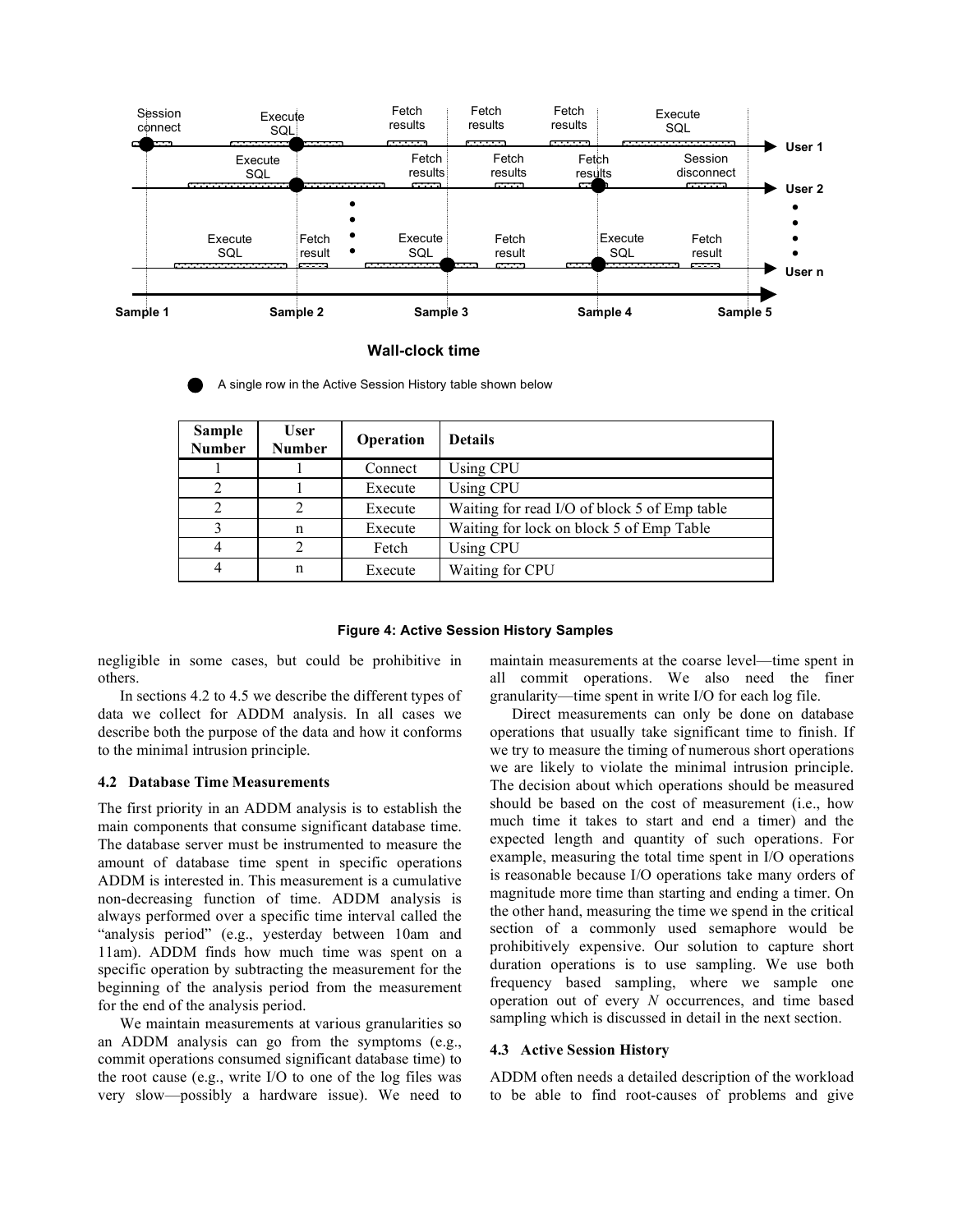effective recommendations. It is not possible to collect a complete system trace of operations since the amount of data is very large and it will significantly affect database performance. Our solution is to provide a time based sample of all activity in the system. We call this sampled data the "Active Session History" (ASH).

ASH is a collection of samples taken at regular time intervals. Each sample contains information about what the database server is doing on behalf of each connected user (a.k.a. "session") at the time of sampling. We only collect data for sessions that are actively using the database during the sample time. If a session is waiting for the next user command, it does not appear in ASH for the specific sample time.

Figure 4 illustrates a workload and the table in that figure shows the resulting ASH samples. The samples in ASH describe the database operation performed by each session in great detail. For example, when a session is waiting for I/O we can tell which database object is read, what portion of it is read. This amount of detail enables ADDM to drill down to very specific root-causes.

The time interval we use for ASH sampling should be at least two orders of magnitude shorter than the time interval used as an analysis period. This ensures that we have at least hundreds of samples of specific session states to analyze. If a specific operation consumes significant database time (say more than a few percents of database time) during the analysis period, there is a high probability that this operation will appear in a significant number of samples in ASH. This enables ADDM to diagnose such operations even if we do not measure them directly. The ASH sampling frequency should be chosen with care. If sampling is too frequent, it might violate the minimal intrusion principle. If sampling is infrequent, ADDM may not be able to find the root-cause of a problem or an effective recommendation, because there may not be enough samples of the specific operation.

ADDM uses ASH for finding root-causes and effective recommendations. For example, suppose we find from exact database time measurements that the chief source of contention in the system is on locks that deal with space allocation to tables. We can use ASH to find finer granularity of events like "which are the top tables that experienced space allocation contention and what are the types of SQL statements used for such contention?" We might be able to determine that a specific table suffers from contention due to INSERT statements and recommend a partitioning scheme to alleviate the problem. While time measurements might be able to lead us to the specific type of locks that cause a problem, or sometimes to the specific table, only ASH allows us to perform a cross analysis with the types of SQL statements that contended for the locks. Without ASH, ADDM could not recommend the specific solution: partition a specific table.

## **4.4 System Configuration**

We also collect data that is not numeric in nature or that can decrease with time. This data is usually about database settings. We need to maintain a full log of changes for this kind of data. Fortunately, database settings do not change very often, so the cost of maintaining a full log of changes does not cost much. This type of data can be crucial to giving recommendations for fixing specific problems. Examples of such data are:

- Size of memory components (like buffer cache)
- Number of CPUs used by the system.
- Special query optimizer settings.

The exact nature of the data depends on the implementation of the database server and is outside the scope of this paper.

## **4.5 Simulations**

Sometimes, estimating the impact of a specific area of the database requires a simulation of various possible alternatives. For example, we might have significant impact of read I/O operations because the buffer cache is under-sized. The database time measurement is the time we spent on read I/O operations. However, to find that the buffer cache is the root-cause we must determine that we spent time reading data blocks that were in the buffer cache at some point in time and were removed to make room for other data blocks. In other words, we need to determine how many read I/O operations could have been saved given an infinite buffer cache. Our solution is to simulate how much database time would be saved when the buffer cache is increased to various sizes and recommend an optimal setting given the resources.

# **5. Database Time in Other Models**

The definition of database time in Section 3.1 relies on a simple computation model. The model is characterized by the following limitations:

- Single Machine. This means that we do not have a distributed system. Instead, we use a single host machine for the database server.
- No Background Activity. This means that all database work is done while the user is waiting for a response.
- No Parallel Computation. Every user connection corresponds to a single thread of computation in the database server. This means that work done on behalf of a user call cannot use more than one CPU at the same time, wait for more than one event at the same time, or wait for an event and use a CPU at the same time.

Most database servers support computation models that use distributed systems, parallel queries and background activity. Therefore, we needed to establish ADDM's goals when each of these assumptions is violated.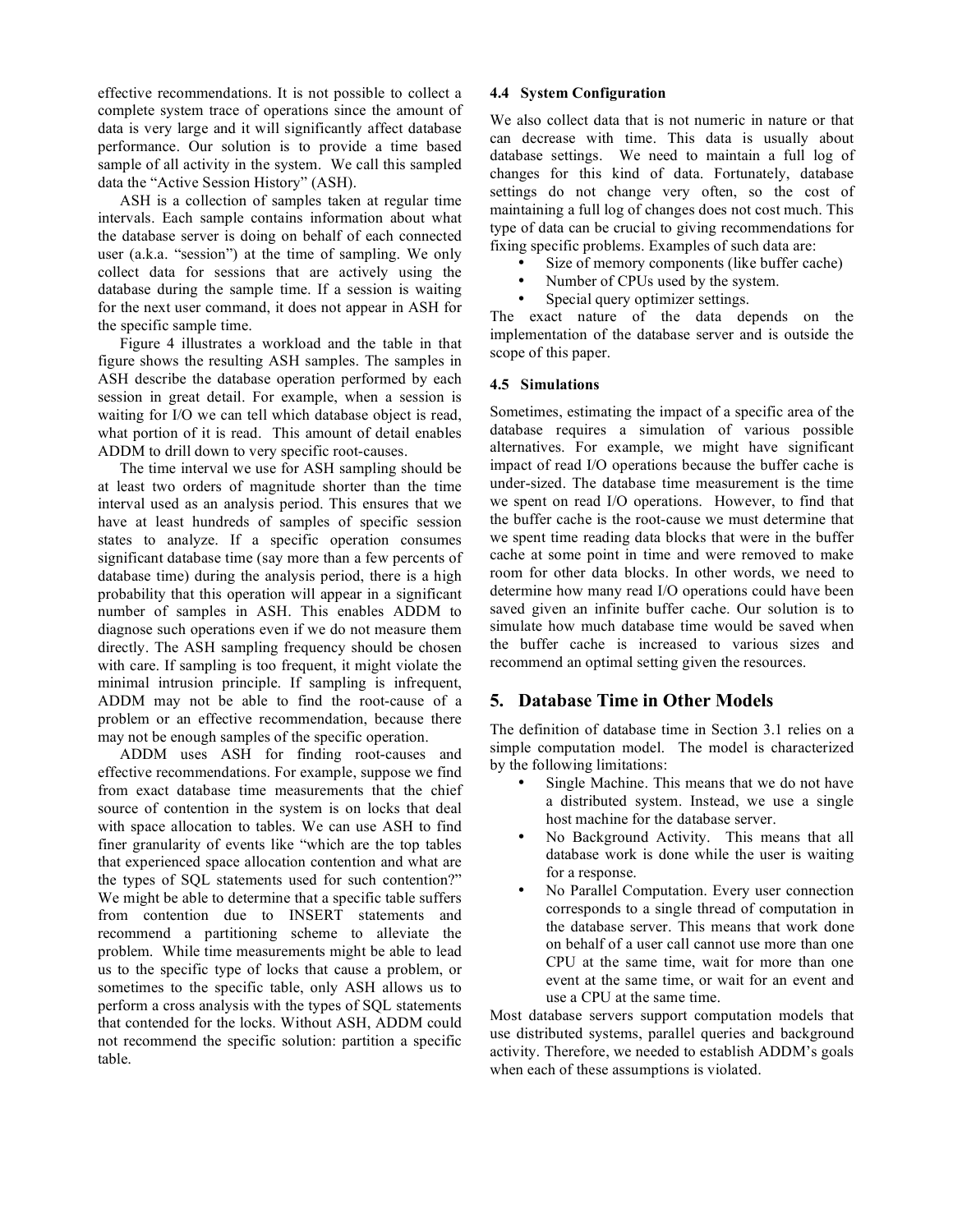#### **5.1 Distributed Systems**

The simplest distributed system has identical components. This means that all the machines that are part of the system are identical machines, running the same software, have the same network connections, and use the same types of I/O devices. In this simple case, all we need to do is sum the database time observed on all machines to get the total database time for the distributed system. Every subdivision of database time (e.g., the time spent waiting for I/O) is summed across all machines as well.

It is a lot more complicated when there are differences between machines. In that case we need to find a common currency between machines and not just between different areas in the same server. For example, we cannot consider one second of CPU usage on one machine equivalent to one second of CPU usage on another machines if the two CPUs have different computation speeds. We still sum all the database times from the different machines because this number still corresponds to the total amount time spent by users waiting for a response from the database server. We just need to consider that moving a thread of computation from one machine to another may result in changes to the total database time. For example, moving a CPU heavy computation from a slow CPU to a fast CPU is going to reduce database time if the two machines are not CPU bound both before and after the move.

#### **5.2 Background Activity**

Background activity is an important component in an Oracle server. For example, data blocks do not need to be written to disk even after a transaction commits. It is enough that the appropriate log records are written to disk. Therefore, most write I/O to tables and indexes is done as a background activity; no user waits for these writes to complete.

We regard background activity as a set of threads of computation. The time spent in these threads is not counted in database time since no user waits for these threads. However, statistics about resource usage by the background must be maintained. When ADDM detects that a resource is used too much, a possible recommendation is to reduce the background activity that uses the resource. For example, if the I/O sub-system is used so heavily that I/O response time is both very slow and responsible for most of the database time, we might consider reducing the frequency of checkpoints.

#### **5.3 Parallel Computation**

The first problem we have with parallel computation is how to measure database time. Parallel computation implies that a single user connection is responsible for multiple threads of computation, which may use multiple CPUs and wait for multiple events or resources. Since database time is a measurement of throughput, we must consider all time spent by all the threads of computation as part of database time. The only exception is when one thread is waiting for another thread that belongs to the same user connection. In that case we consider the wait time as idle and we do not add it to database time. The reason for this exception is that we try to gauge what the database time would be if the computation were serialized while maintaining the same execution plan. In that case, all CPU usage and waits for external resources are still parts of the computation. However, internal wait between threads disappears from the computation.

Parallel computations are used when we need to reduce the response time of a request. As is always the case with parallel algorithms throughput is sacrificed to get better response time. In many cases, the response time of a specific user request is more important than the total system throughput. ADDM advises the database administrator how much extra database time is spent on parallel computations compared to serial computation. In this case we must consult the optimizer to find the best serial execution plan and compare it to the parallel execution plan that was actually used. This is a simulation since we do not execute the serial plan and do not know the exact cost in terms of database time.

#### **5.4 Summary**

We have seen how distributed systems, background activity and parallel queries can complicate both the notion of database time and the goal of an ADDM analysis. These are not the only complications we encountered and solved when implementing ADDM in Oracle 10g. However, a complete list is outside the scope of this paper. The general principle remains the same: find a common currency to measure database throughput, find ways to increase that throughput and improve the performance of the database as users experience it.

# **6. ADDM's Role in Self-Managing Databases**

ADDM is a central part of the manageability framework for self-managing a database that was developed in Oracle 10g (see [ORM10]). This framework enables a comprehensive tuning solution by providing the necessary components. ADDM is a key component that serves as the central intelligence for various tuning activities in the system, like SQL Tuning [ORQ10] or Space Fragmentation Analysis [ORS10], since it takes a holistic view of the database system and identifies the top issues affecting overall throughput. ADDM itself relies on the framework to a large extent for ready access to the performance measurements it needs.

The manageability solution in Oracle 10g is centered around the three phases of the self-managing loop: *Observe***,** *Diagnose***,** and *Resolve***.** Each component provided by the framework plays a key role in one or more of these phases. These phases refer to a particular activity (e.g.: a SQL tuning cycle), and there could be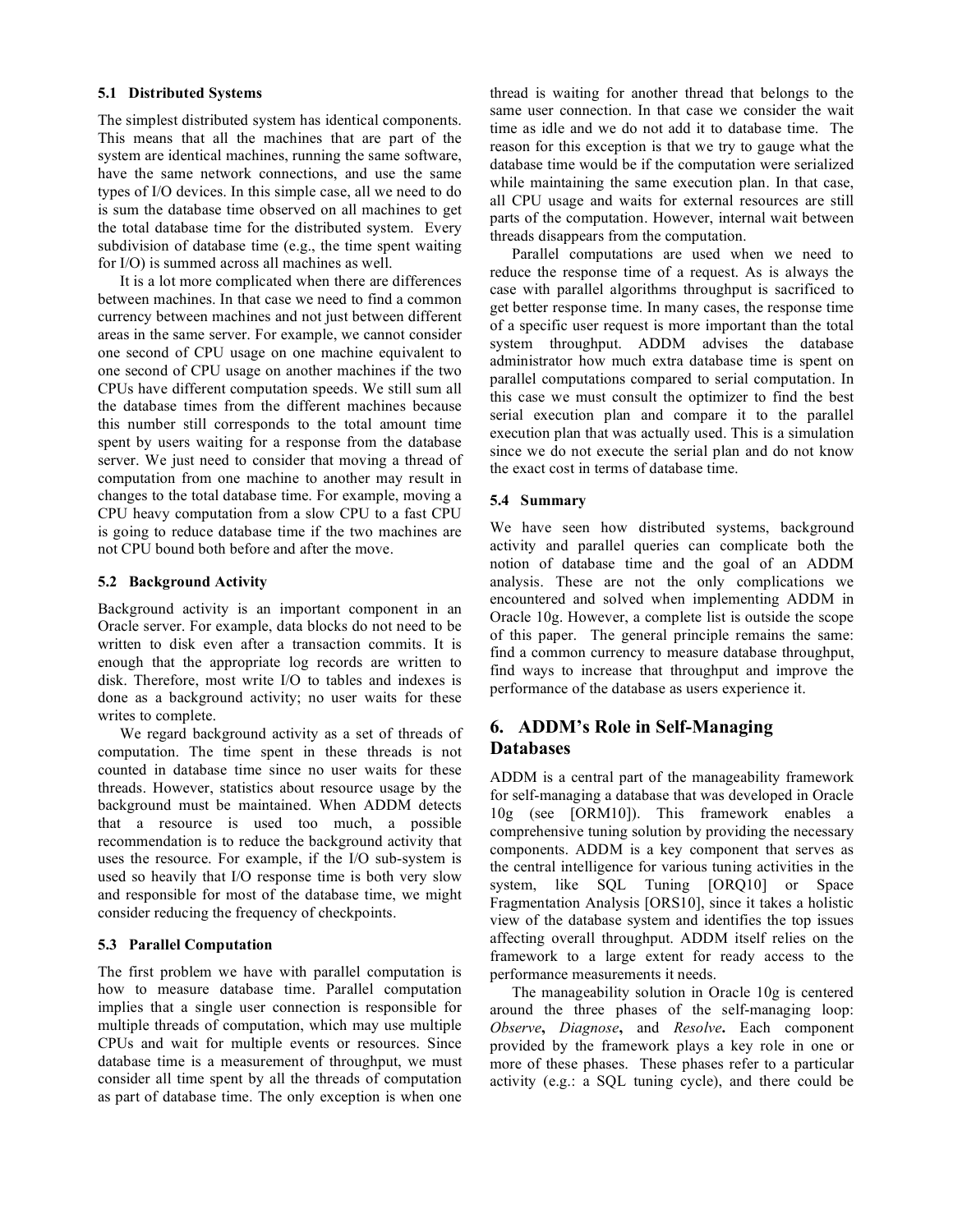

**Figure 5: ADDM and the Self-Managing Database framework**

many such activities occurring concurrently each in different phases. Figure 5 and the subsequent sections below illustrate the relationship between the main components and how they interact with ADDM.

#### **6.1 Observe Phase**

This phase is automatic and continuous in Oracle 10g and provides the data needed for analysis and feedback as a result of the actions taken as part of the analysis. To enable accurate system performance monitoring and tuning it is imperative that the system under consideration exposes relevant measurements and statistics. The manageability framework allows for instrumentation of the code to obtain precise timing information, and provides a lightweight comprehensive data collection mechanism to store these measurements for further online or offline analysis.

The main component of this phase is the "Automatic Workload Repository" (AWR). It is a persistent store of performance data for Oracle10g. The database captures system and performance data from in-memory views every hour and stores it in AWR. Each collection is referred to as a snapshot. Any pair of snapshots determines an analysis period that can be used for an ADDM analysis. The AWR is self-managing; it accepts policies for data retention and proactively purges data should it encounter space pressure.

The snapshot mechanism along with the comprehensive data it collects solves the "first occurrence analysis" requirement. ADDM runs automatically each time a snapshot is taken, the period of analysis being defined by the two most recent consecutive snapshots.

#### **6.2 Diagnose Phase**

The activities in this phase refer to the analysis of various parts of the database system using the data in AWR or in the in-memory views. Oracle 10g introduces a set of advisors, ADDM being one of them, for analyzing and optimizing the performance of its respective subcomponents. Of particular note is the fact that all the advisors provide an impact in terms of Database Time for the problems they diagnose. This allows for easy comparison across advisors' results.

ADDM consults these advisors during its analysis depending on the amount of time and resources needed by these advisors. If an advisor could potentially take a substantial amount of time for its analysis, ADDM generates a recommendation to invoke that specific advisor instead. The user can then schedule this task when appropriate.

The set of advisors that ADDM can invoke include

- *SQL Tuning Advisor*: tunes SQL statements by improving the execution plan, by performing cost based access path analysis and SQL structure analysis.
- *Segment Advisor*: analyses space wastage by objects due to internal fragmentation.
- *Memory Advisors*: continuously monitor the database instance and auto-tune the memory utilization between the various memory pools.

#### **6.3 Resolve Phase**

The various advisors, after having performed their analysis, provide as output a set of recommendations that can be implemented or applied to the database. Each recommendation is accompanied by a benefit, in database time, that the workload would experience should the recommendation be applied. The recommendations may be automatically applied by the database (e.g., the memory resizing by the memory advisors) or it may be initiated manually. This is the Resolve phase.

Applying recommendations to the system close an iteration of that particular tuning loop. The influence of the recommendations on the workload will then be observed in future performance measurements. Further tuning loops may be initiated until the desired level of performance is attained.

# **7. Experiments and Results**

It is not an easy task to test and quantify the results of ADDM. The value of ADDM is in helping DBAs manage the performance of their databases. Checking if ADDM meets the task, we need to survey many customers that already adapted Oracle 10g in a production or test environment. It is too early after the release of Oracle 10g to perform such a survey. However, we provide three examples of real ADDM usage in Sections 7.1 to 7.3.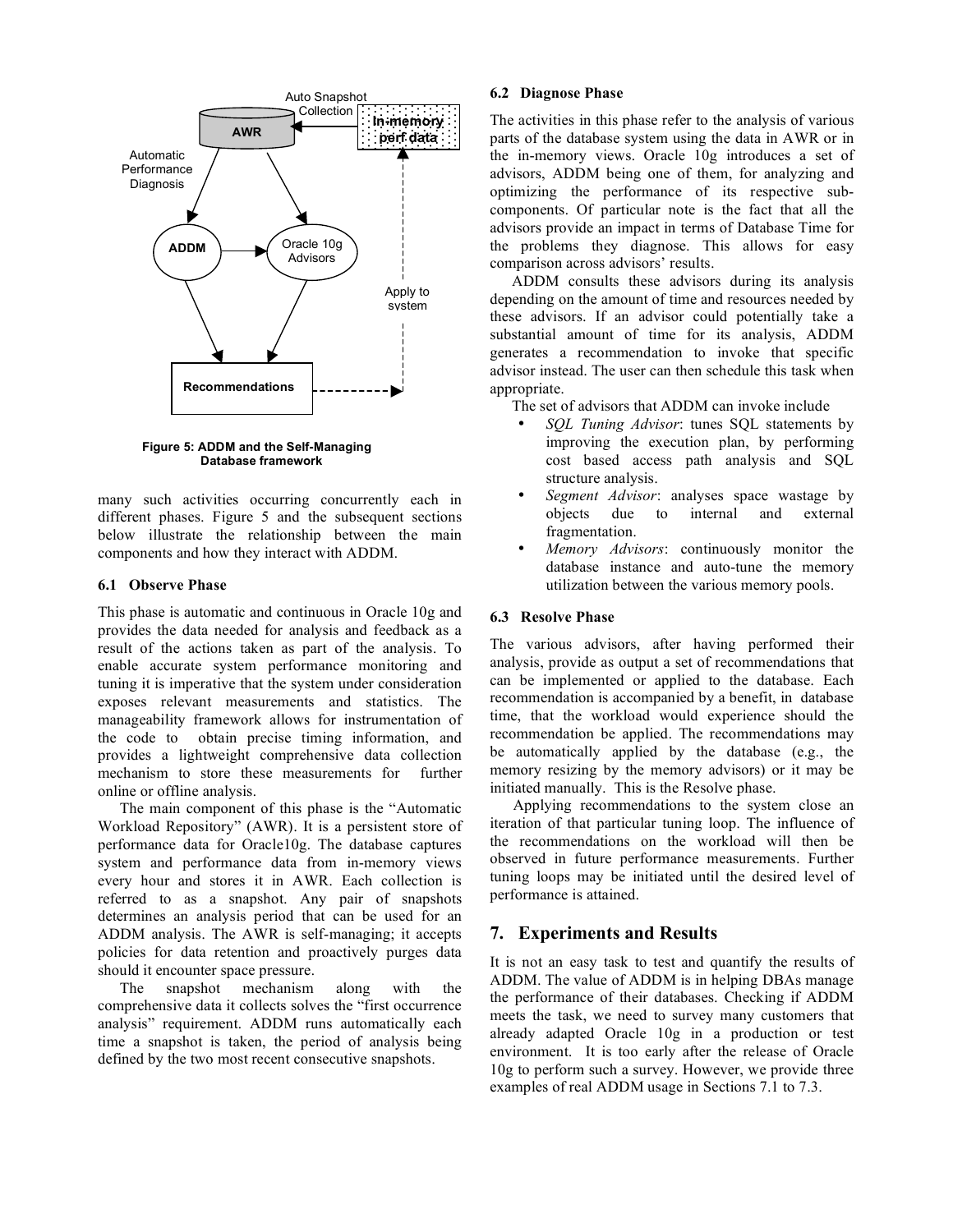We used various scenarios to gauge the effectiveness of ADDM.

Blind tests were performed in the initial testing phase; performance tuning experts were asked to analyse and make recommendations on running systems. In a majority of cases ADDM produced comparable results and in some cases ADDM's recommendations produced greater benefit than the experts' recommendations.

As part of the testing performed internal to Oracle Server Technologies group we have a number of tests in which we introduced known 'common faults' and application inefficiencies. When ADDM analysis was performed on the data captured during these tests ADDM correctly identified the fault in all cases.

High load stress testing is an integral part of the testing of the database product at Oracle and the effect of running all of the Oracle 10g manageability features was measured. With both typical customer workloads and highly tuned industry standard benchmarks the reduction in throughput from enabling all of the manageability features was approximately 3%. AWR and ADDM were two of the features enabled. ADDM runs performed after each AWR snapshot were available in a timely manner, typically under ten seconds.

Although Oracle 10g was declared production in January 2004 a number of internal production systems were running the software for several months before this date. ADDM has identified and correctly diagnosed a number of performance issues in this time on these systems.

#### **7.1 Experience of Qualcomm**

Qualcomm Centauri Application was upgraded from Oracle version 8.1.7.4 to 10g RAC. While testing the upgrade they found significant performance problems and testers reported poor response times. The DBA looked at the ADDM recommendations which highlighted a SQL (update statement) that was causing over 90% of the system load. They then ran SQL Tuning Advisor on the statement and it recommended the creation of an index. It was later found that the recommended index should have been in place. The index was missing because a patch to the application was applied to the production system but not to the upgraded test system. Identifying the index made problem diagnosis easy.

#### **7.2 Experience in Oracle's Bug Database**

The Oracle Bug database is used daily by many thousands of users and was one of the first production systems to move to Oracle 10g. The system runs on an 8 CPU PA-RISC HP machine. After upgrading to Oracle 10g users experienced poor performance. ADDM reported that users were spending a large proportion of their time waiting for free buffer waits and recommended examining the I/O subsystem for write performance (this type of problem happens when the buffer cache is filled with dirty buffers and faster I/O should solve the problem). When the System Administrator looked at the I/O subsystem he found that the asynchronous I/O was incorrectly configured causing asynchronous I/O requests to fail and then be performed synchronously leading to extremely slow IO times.

## **7.3 Experience of Oracle Applications QA Testing**

An Applications Development DBA reported that a user said that the system was slow. Unfortunately there was no timescale or details given. Investigation was made harder by the fact that the users of the system and the DBAs investigating the slowdown where on opposite sides of the world, 12 time zones apart.

Looking at ADDM reports there were a couple of one hour periods in which the time spent in the database was significantly higher. Both of these ADDM reports showed that most of the time was spent in parsing and that the parsing was caused by the application generating large numbers of SQL statements containing literal string values. (This problem is Oracle's equivalent of using many similar SQL statements instead of a stored procedure. The cost of such configurations is time spent in parsing, optimizing and compiling the SQL statementsin Oracle's terminology it is called "hard parse"). The recommendation from ADDM was to modify the application to use bind variables rather than literals or to change a database configuration parameter to automatically convert the literals into binds. When application development was approached about the literal usage it was discovered that this QA system was running a 'known bad' internal build of the application and upgrading to the correct build removed the issue.

# **8. Conclusion**

In this paper we described how Oracle 10g offers a comprehensive tuning solution by providing automatic performance diagnosis and tuning via ADDM. This addresses the ever-increasing performance tuning challenges currently faced by database administrators.

We defined a new measure called Database Time that allows for comparison of the performance impact of various database components with each other. We also described what types of performance measurements are needed for accurate performance diagnosis, as well as how we obtain them in a manner that has marginal impact on the system. This solution also obviates the need to reproduce a problem in order to diagnose it.

ADDM incorporates a holistic view of the system, and by using database time in conjunction with the twodimensional DBTime-graph it is able to quickly isolate the root causes of performance bottlenecks affecting the throughput of the system. ADDM provides specific actionable recommendations with an estimate of the benefit for alleviating performance problems.